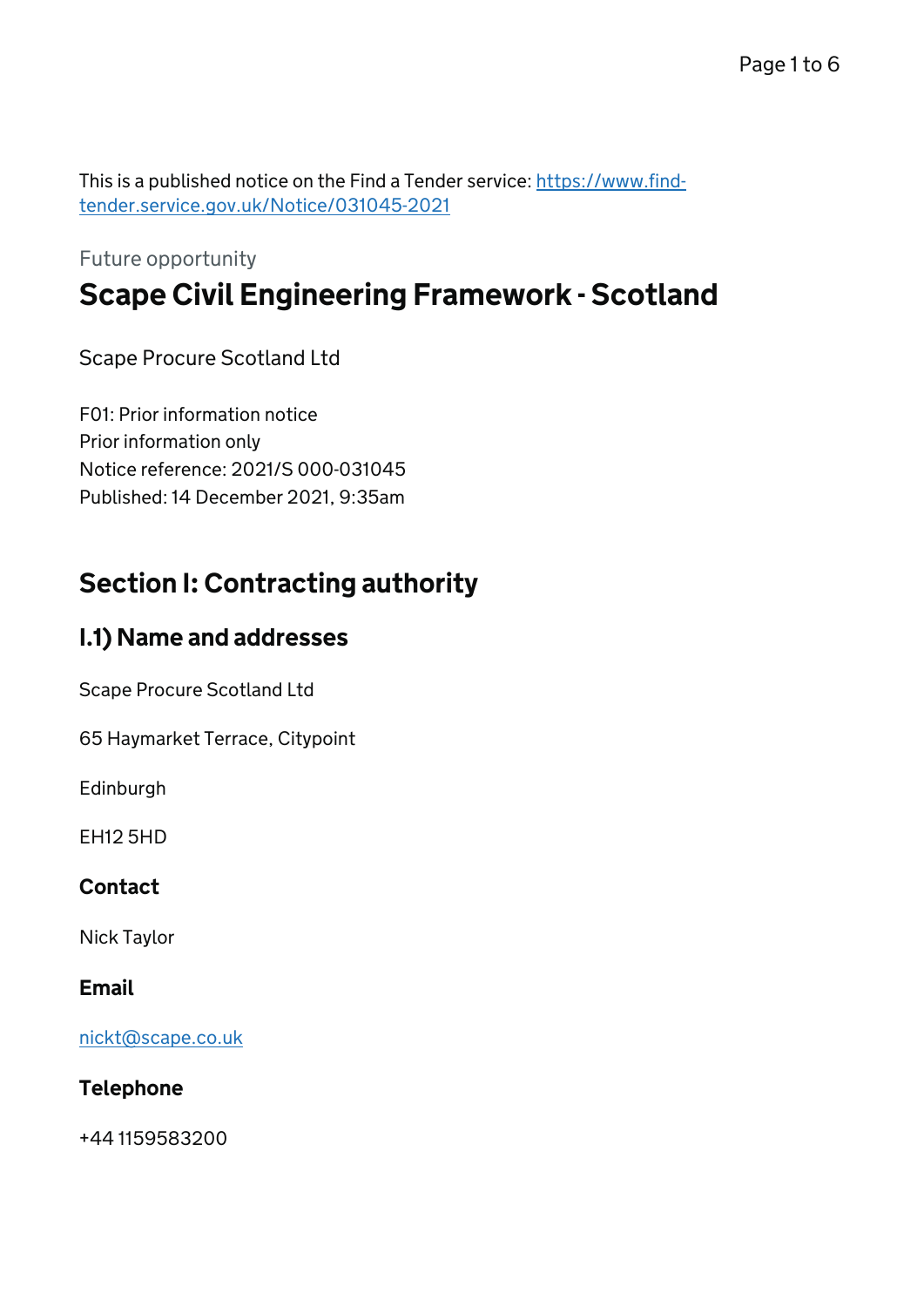### **Country**

United Kingdom

### NUTS code

UKM - Scotland

#### National registration number

SC584373

### Internet address(es)

Main address

<http://www.scape-scotland.co.uk/>

Buyer's address

[https://www.publiccontractsscotland.gov.uk/search/Search\\_AuthProfile.aspx?ID=AA2624](https://www.publiccontractsscotland.gov.uk/search/Search_AuthProfile.aspx?ID=AA26243) [3](https://www.publiccontractsscotland.gov.uk/search/Search_AuthProfile.aspx?ID=AA26243)

## I.2) Information about joint procurement

The contract is awarded by a central purchasing body

# I.3) Communication

Additional information can be obtained from the above-mentioned address

## I.4) Type of the contracting authority

Body governed by public law

# I.5) Main activity

Other activity

Scape Scotland is a public sector owned, built environment specialist supplier of framework solutions.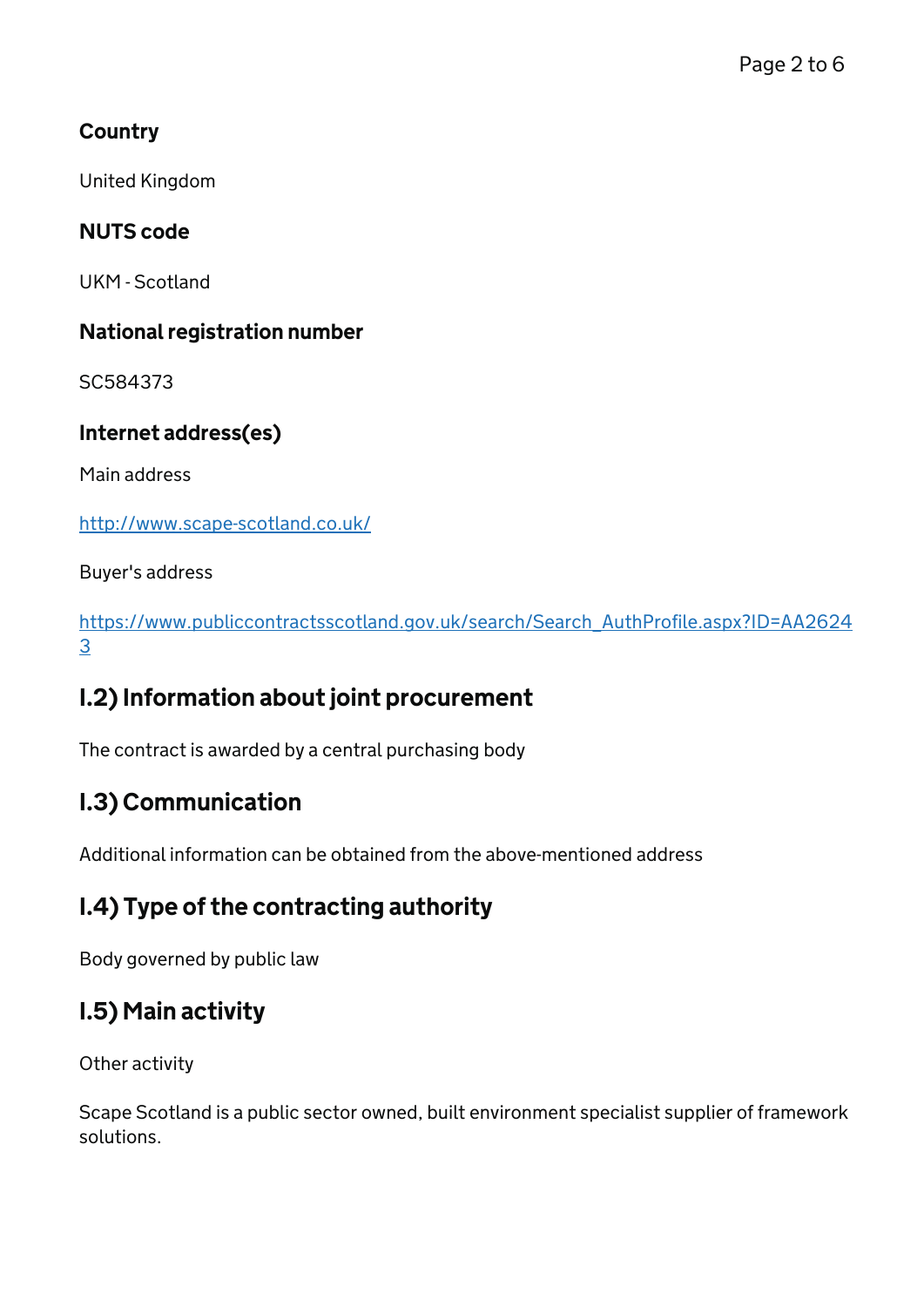# Section II: Object

# II.1) Scope of the procurement

### II.1.1) Title

Scape Civil Engineering Framework - Scotland

Reference number

SPS004

#### II.1.2) Main CPV code

45000000 - Construction work

#### II.1.3) Type of contract

**Works** 

### II.1.4) Short description

This notice is not an invitation for formal expressions of interest. The purpose of this PIN is to commence the pre-procurement market engagement phase through market awareness events, before the start of a formal procurement process, for which a separate contract notice will be issued.

At the market awareness sessions Scape Scotland will inform the market about their upcoming procurement and provide an opportunity to consult with and receive feedback from potential suppliers. In the formal procurement process to follow, applications will be invited from suitably experienced suppliers of Civil Engineering and Infrastructure works and services who can provide high quality services using a customer focused approach.

### II.1.5) Estimated total value

Value excluding VAT: £750,000,000

#### II.1.6) Information about lots

This contract is divided into lots: No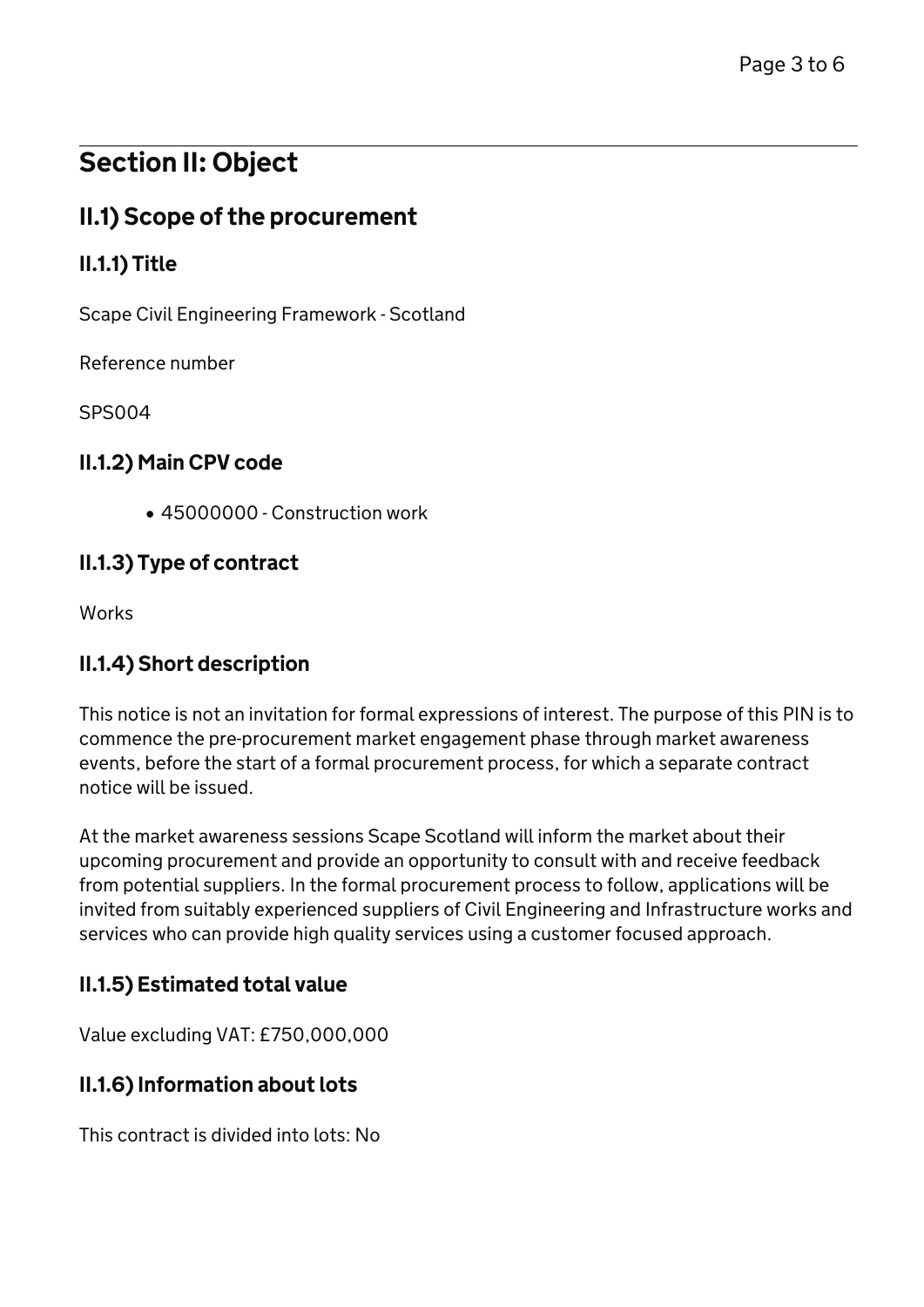# II.2) Description

### II.2.2) Additional CPV code(s)

- 45100000 Site preparation work
- 45120000 Test drilling and boring work
- 45200000 Works for complete or part construction and civil engineering work
- 45210000 Building construction work
- 45220000 Engineering works and construction works
- 45230000 Construction work for pipelines, communication and power lines, for highways, roads, airfields and railways; flatwork
- 45240000 Construction work for water projects
- 45250000 Construction works for plants, mining and manufacturing and for buildings relating to the oil and gas industry
- 45260000 Roof works and other special trade construction works
- 45300000 Building installation work
- 45310000 Electrical installation work
- 45320000 Insulation work
- 45330000 Plumbing and sanitary works
- 45340000 Fencing, railing and safety equipment installation work
- 45350000 Mechanical installations
- 71000000 Architectural, construction, engineering and inspection services
- 71200000 Architectural and related services
- 71300000 Engineering services
- 71400000 Urban planning and landscape architectural services
- 71500000 Construction-related services
- 71600000 Technical testing, analysis and consultancy services
- 71700000 Monitoring and control services
- 71800000 Consulting services for water-supply and waste consultancy
- 71900000 Laboratory services
- 45314000 Installation of telecommunications equipment
- 45234100 Railway construction works

#### II.2.3) Place of performance

NUTS codes

UKM - Scotland

#### II.2.4) Description of the procurement

The works will comprise all types of Civil Engineering and Infrastructure works and associated services and may include design and other services as required to design, develop and realise the works. The specific works and services that may be procured under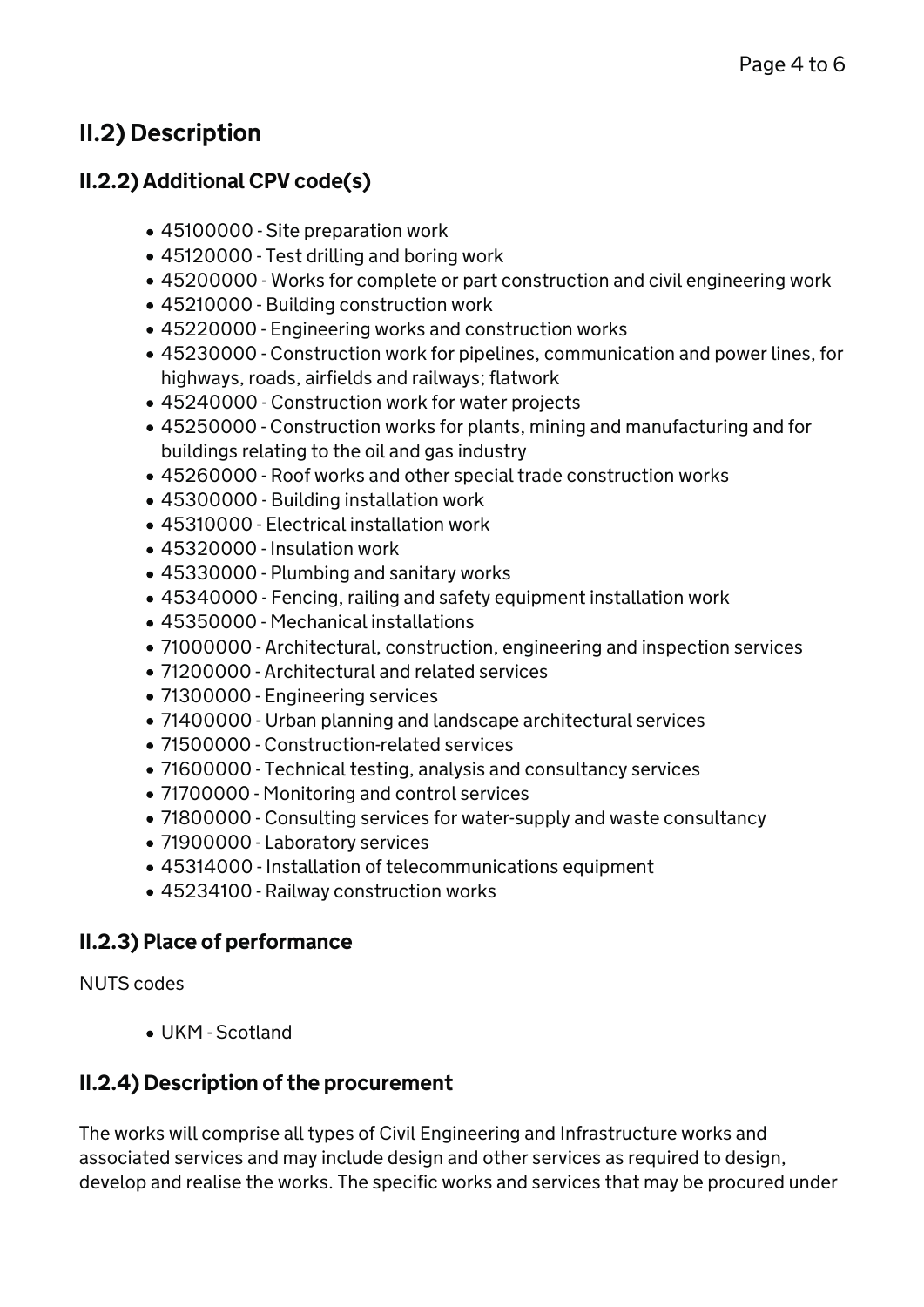the Framework cannot be clearly defined at this stage, however the nature and types of works that may be required may include those services identified by Common Procurement Vocabulary (CPV) codes on or in connection with any land or property and related asset owned, rented, leased or developed by any of the public sector bodies eligible to use the Framework, or on property or related assets in which any of the public sector bodies may have an interest at the time or prospectively and may include projects in the following sectors amongst others:— education, housing, blue light, health, offices, transport, military, industrial and commercial buildings and other public sector operational buildings and establishments.

### II.2.14) Additional information

The market awareness sessions will be undertaken via webinars and interested parties must register their interest prior to the events. For further information and to register your interest in attending a session, please do so by visiting: [https://www.scape-scotland.co.uk/live](https://www.scape-scotland.co.uk/live-procurement)[procurement](https://www.scape-scotland.co.uk/live-procurement)

The market awareness session will be held on Monday 17th January 2022.

# II.3) Estimated date of publication of contract notice

14 February 2022

# Section IV. Procedure

## IV.1) Description

### IV.1.8) Information about the Government Procurement Agreement (GPA)

The procurement is covered by the Government Procurement Agreement: Yes